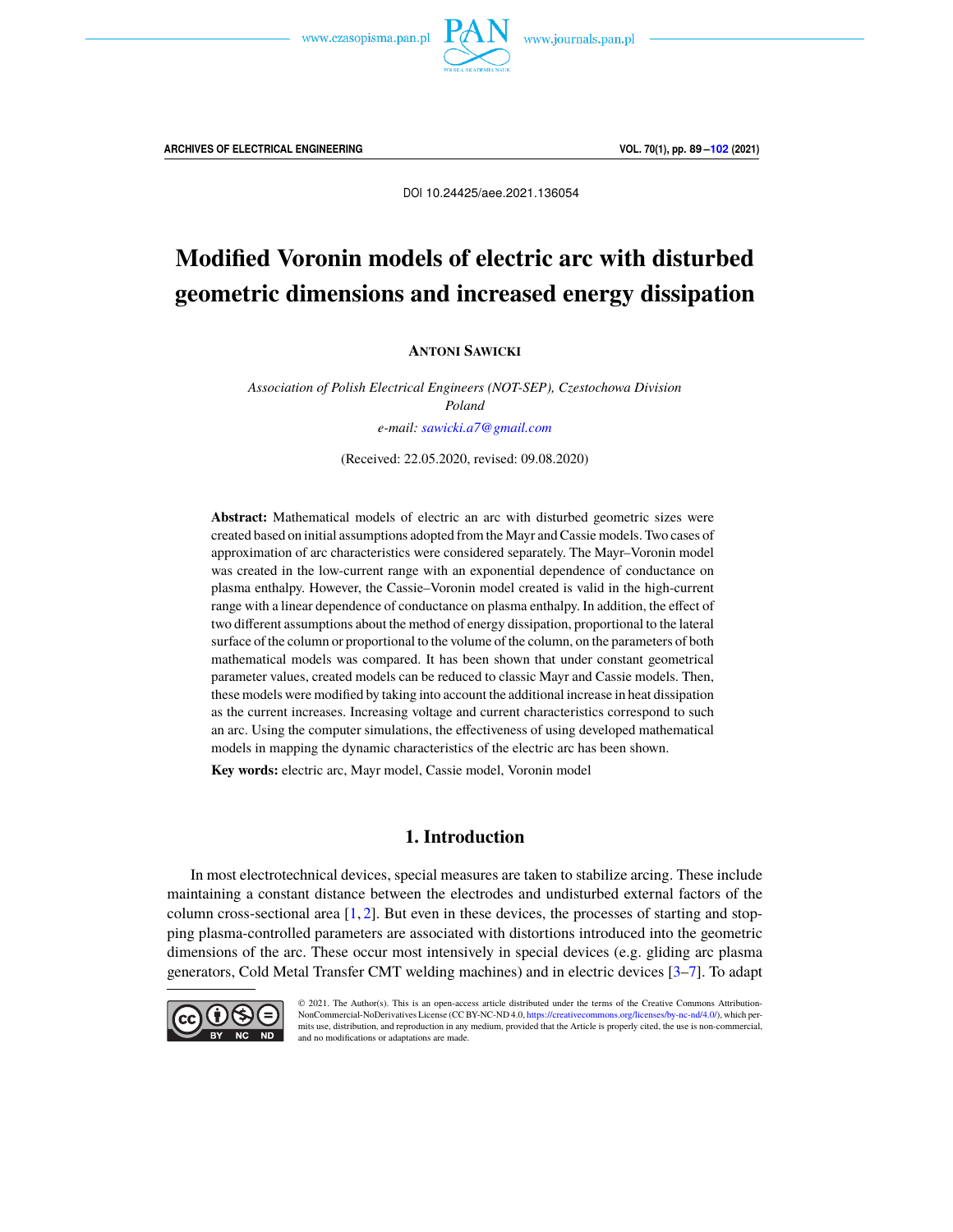

www.journals.pan.pl



90 **A.** Sawicki **A.** Sawicki **A.** Sawicki **Arch. Elect. Eng.** 

the known simple fixed length mathematical models to map such a disturbed arc column, various modifications have been introduced  $[8-10]$  $[8-10]$ . Sometimes they violate the input assumptions of the created model, e.g. regarding the energy balance equation. In addition to assuming a cylindrical shape of the column, the Mayr model assumes a constant cross-sectional area and the Cassie model assumes a constant plasma temperature. In addition, various methods of electricity dissipation are adopted. According to some authors, the dissipated energy is proportional to the lateral surface area of the cylindrical column  $S<sub>s</sub>$  [\[10,](#page-13-6)[11\]](#page-13-7), and according to others it is proportional to the volume of such a column  $V$  [\[1,](#page-13-1)[12\]](#page-13-8). However, there is an unambiguous relationship between these assumptions ( $V = 0.5 \text{rS}_s$ ), which affects only the form of auxiliary functions, but not that of differential or integral equations. It does not matter in the classic Mayr and Cassie models, because there these functions are taken as fixed quantities. The mathematical models of extension arcs developed by P.A. Kulakov [\[10\]](#page-13-6), O.Y. Novikov – M. Schellhase [\[8\]](#page-13-5), S. Berger [\[13\]](#page-13-9), A.A. Voronin use various additional simplifications and therefore have limited use. The mathematical model of I.V. Pentegov – V.N. Sidorec  $[14]$  and its modifications  $[15]$  have a much greater universality in considering the effects of external disturbances on the arc column. However, it requires complicated analytical solving of derivatives and integrals of analytical expressions.

The structure of the electric arc column is heterogeneous  $[16]$ . In addition to very thin electrode layers with non-equilibrium plasma, the long arc consists of a conical part located at the cathode and a quasi-cylindrical part towards the anode. In the short arc, where the conical part is significantly longer than the cylindrical part, there is a significant share of convection power, and in a long arc, where the cylindrical part is significantly longer than the conical part, there is an advantage of radiation power. The arc column length is always greater than the distance between the electrodes. In simplified mathematical models, a cylindrical shape of the arc column is assumed. It follows that the plasma in such an arc is stationary with reduced convective heat dissipation. In fact, depending on the relative lengths of the arc components, there is a different proportion of individual components of dissipated energy [\[16\]](#page-13-12). Simplified AC arc models assume an energetically equivalent cylindrical shape of the column and a simplified structure of the energy dissipation channels [\[2,](#page-13-2) [11,](#page-13-7) [17\]](#page-13-13). The introduction of an additional component in the form of additional dissipated power at the initial stage extends the possibilities of approximating the characteristics of high-current arcs (e.g. in high-pressure gas, between sharpened electrodes) [\[18\]](#page-13-14).

## **2. The Mayr–Voronin arc column model with variable geometric dimensions**

The following simplifying assumptions are adopted in the Voronin model [\[10\]](#page-13-6): the arc column has a cylindrical shape; the plasma is homogeneous with respect to the cross-sectional area and arc axis; heat dissipation occurs only from the side surface of the arc; the length of the arc column may change over time.

As the basis for creating a mathematical model of the arc, a simplified equation of the plasma column heat balance is introduced:

<span id="page-1-0"></span>
$$
\frac{\mathrm{d}Q}{\mathrm{d}t} = P_{el} - P_{dis} = u_{col}i - P_{dis},\tag{1}
$$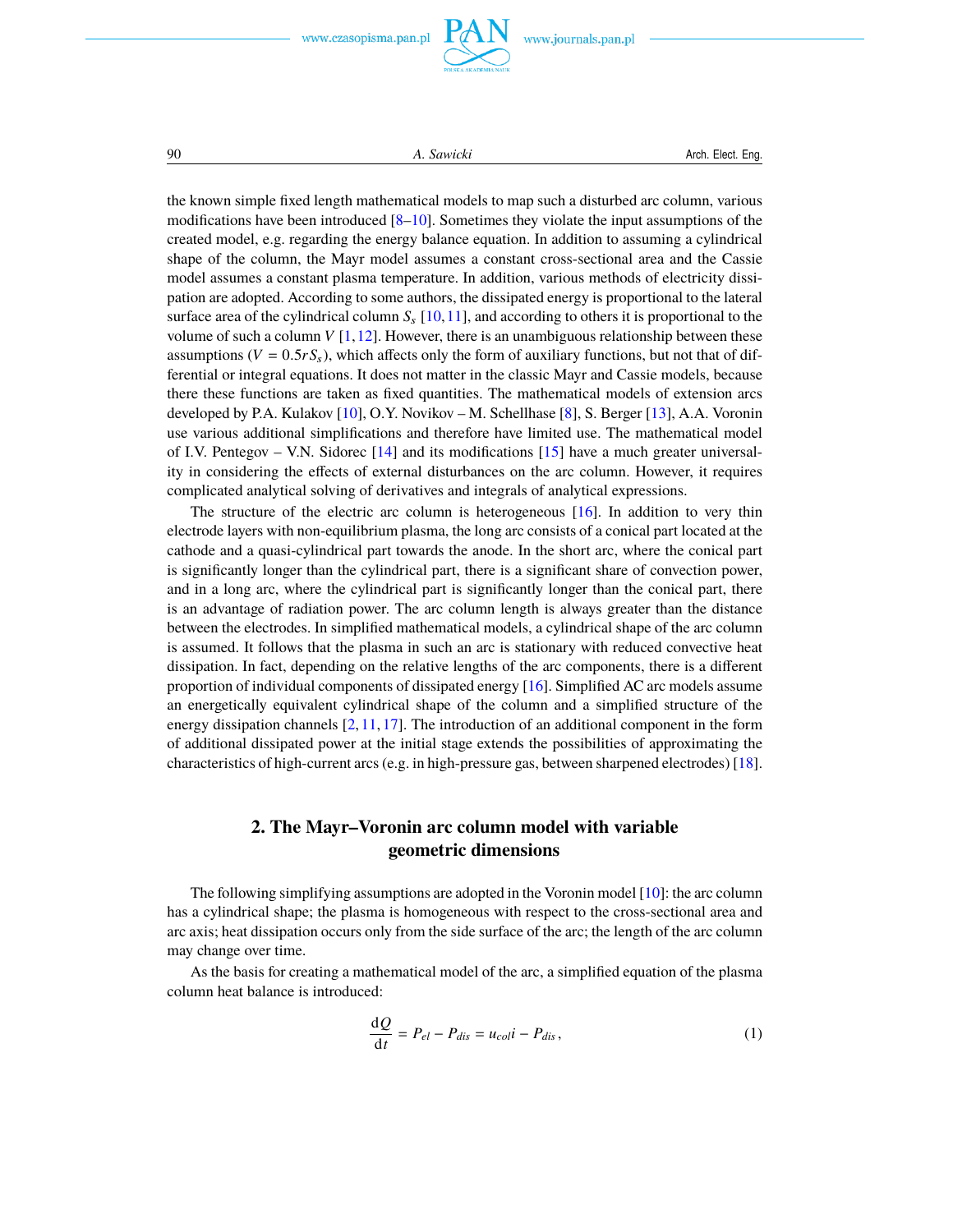



where: *Q* is the plasma enthalpy, J; *Pel* is the electric power supplied to the column, W; *Pdis* is the thermal power dissipated from an arc column, W; *ucol* is the voltage on the column, V; *i* is the arc current, A. In addition, the following markings are introduced:

<span id="page-2-3"></span>
$$
Q = q_V V = q_V lS,\tag{2}
$$

$$
g = \frac{\sigma S}{l},\tag{3}
$$

<span id="page-2-2"></span>
$$
P_{dis} = P_{ds} (S_s) = P_{ds} (l, S) = p_S S_s = p_S l \sqrt{4\pi S}, \qquad (4)
$$

where:  $q_V$  is the enthalpy volume density,  $J/m^3$ ; g is the conductance, S;  $\sigma$  is the specific conductivity of the arc column  $S/m$ ; *l* is the arc column length m; *n*<sub>i</sub> is the power density conductivity of the arc column,  $S/m$ ; *l* is the arc column length, m;  $p_S$  is the power density dissipated by the side surface of the column,  $W/m^2$ ;  $P_{ds}$  is the power dissipated by the side surface of the column, W; *S* is the cross-sectional area of the arc,  $m^2$ ;  $S_s$  is the lateral surface area of the arc, m<sup>2</sup>;  $S_s = l\sqrt{4\pi S}$ .

Arc conductance is a function of arc enthalpy  $g = F(Q)$ . If one of the assumptions of the Mayr model is adopted [\[10\]](#page-13-6):

<span id="page-2-0"></span>
$$
\sigma = \sigma_{0M} \cdot \exp\left(\frac{q_V}{q_{0M}}\right),\tag{5}
$$

where  $\sigma_{0M}$  and  $q_{0M}$  represent the approximation coefficients of the plasma conductivity function. The equation of the dynamic arc model with changing length  $l(t)$ , based on  $(1)$ –[\(5\)](#page-2-0), has the form:

$$
\frac{1}{g}\frac{dg}{dt} = \frac{1}{q_{0M}Sl} \left( u_{col}i - P_{ds}(l, S) \right) - \frac{1}{l}\frac{dl}{dt} \left( 1 + \ln \frac{gl}{\sigma_{0M}S} \right) + \frac{1}{S}\frac{dS}{dt} \left( 1 - \ln \frac{gl}{\sigma_{0M}S} \right). \tag{6}
$$

After further transformations, we get the equation:

$$
\frac{1}{g}\frac{dg}{dt} = \frac{p_S}{q_{0M}}\sqrt{\frac{4\pi}{S}}\left(\frac{u_{col}i}{p_S l \sqrt{4\pi S}} - 1\right) - \frac{1}{l}\frac{dl}{dt}\left(1 + \ln\frac{gl}{\sigma_{0M}S}\right) + \frac{1}{S}\frac{dS}{dt}\left(1 - \ln\frac{gl}{\sigma_{0M}S}\right). \tag{7}
$$

The final form of the Mayr–Voronin equation is as follows:

<span id="page-2-1"></span>
$$
\frac{1}{g}\frac{dg}{dt} = \frac{1}{\theta_{MS}(S)} \left( \frac{u_{col}i}{P_{Ms}(l,S)} - 1 \right) - \frac{1}{l}\frac{dl}{dt} \left( 1 + \ln \frac{gl}{\sigma_{OM}S} \right) + \frac{1}{S} \frac{dS}{dt} \left( 1 - \ln \frac{gl}{\sigma_{OM}S} \right),\tag{8}
$$

where:

– damping function in S:

<span id="page-2-4"></span>
$$
\theta_{Ms}(S) = \frac{q_{0M}}{p_S} \sqrt{\frac{S}{4\pi}},\tag{9}
$$

– power dissipation function in W:

<span id="page-2-5"></span>
$$
P_{Ms}(l, S) = p_S l \sqrt{4\pi S}.
$$
\n(10)

Due to the adopted assumption, [\(5\)](#page-2-0), this model approximates well the characteristics of low-current arcs.

In the special case of parameter stability  $\frac{dI}{dt} = 0$ ,  $\frac{dS}{dt} = 0$ ) Equation [\(8\)](#page-2-1) boils down to the Mayr model ( $P'_{Ms} = P_{Ms} (l_0, S_0) = \text{const}, \theta'_{Ms} = \theta_{Ms} (S_0) = \text{const}.$  This means that both the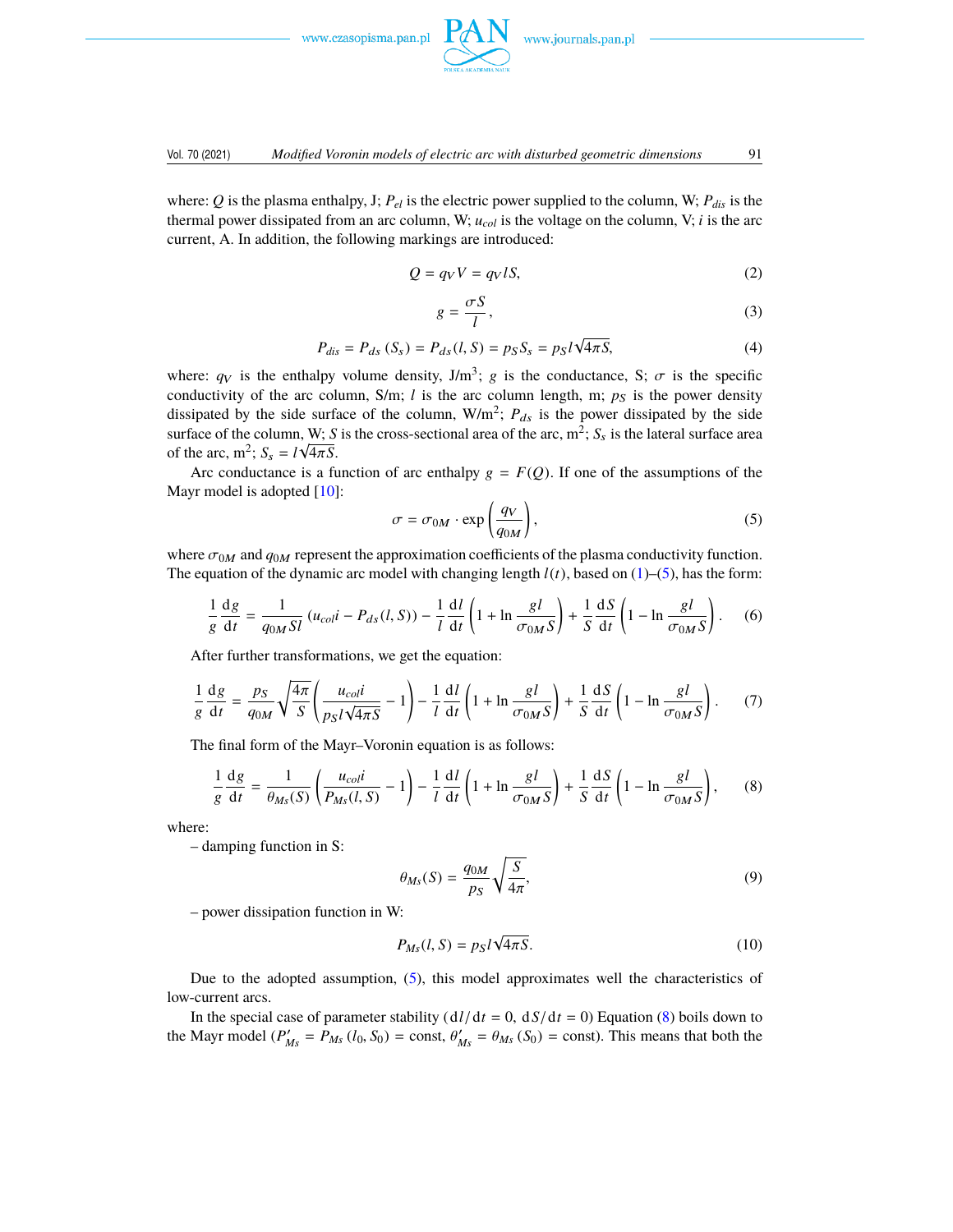

92 *A. Sawicki* Arch. Elect. Eng.

length and diameter of the column do not change temporarily. Then the relationships between the Mayr model parameters and the Mayr–Voronin [\(8\)](#page-2-1) model coefficients are as follows:

$$
p_S = \frac{P'_{Ms}}{l_0 \sqrt{4\pi S_0}},
$$
\n(11)

$$
q_{0M} = \frac{\theta'_{Ms} P'_{Ms}}{l_0 S_0} \,. \tag{12}
$$

If instead of condition [\(4\)](#page-2-2) we assume that the dissipated power is proportional to the volume of the column:

<span id="page-3-1"></span>
$$
P_{dis} = P_{dv}(V) = P_{dv}(l, S) = p_V V = p_V lS,
$$
\n(13)

we will get other dependencies on auxiliary functions:

– damping constant in S:

<span id="page-3-2"></span>
$$
\theta_{M_V} = \frac{q_{0M}}{p_V} = \text{const},\tag{14}
$$

– power dissipation function in W:

<span id="page-3-3"></span>
$$
P_{Mv}(l, S) = p_V lS,\tag{15}
$$

where  $p_V$  is the dissipated power volume density,  $W/m^3$ . In Equation [\(8\)](#page-2-1) only the auxiliary functions are changed. If we assume constancy of size  $\frac{dI}{dt} = 0$ ,  $\frac{dS}{dt} = 0$ , also in this case Equation [\(8\)](#page-2-1) boils down to the Mayr model  $(P''_{Mv} = P_{Mv} (l_0, S_0) = \text{const}, \theta''_{Mv} = \theta_{Mv} = \text{const}).$ <br>Then the relations between the Mayr model parameters and the Mayr Voronin model coefficients Then the relations between the Mayr model parameters and the Mayr–Voronin model coefficients are as follows:

$$
p_V = \frac{P_{Mv}^{\prime\prime}}{l_0 S_0},\tag{16}
$$

$$
q_{0M} = \frac{\theta_{M_V}^{\prime\prime} P_{M_V}^{\prime\prime}}{l_0 S_0} \,. \tag{17}
$$

Regardless of the adopted method of energy dissipation from the arc (proportional to the lateral surface or proportional to the volume of the plasma column) there is a relationship between the functions of the Mayr–Voronin model:

<span id="page-3-0"></span>
$$
\theta_{Ms}(S) \cdot P_{Ms}(l, S) = \theta_{Mv} \cdot P_{Mv}(l, S) = q_{0M}lS = q_{0M}V. \tag{18}
$$

In contrast, there are relationships between the auxiliary functions of the model with various heat dissipation assumptions:

$$
\frac{\theta_{Ms}(S)}{\theta_{Mv}} = \frac{p_v}{p_s} \sqrt{\frac{S}{4\pi}},\tag{19}
$$

$$
\frac{P_{Ms}(l, S)}{P_{Mv}(l, S)} = \frac{p_s}{p_v} \sqrt{\frac{4\pi}{S}}.
$$
\n(20)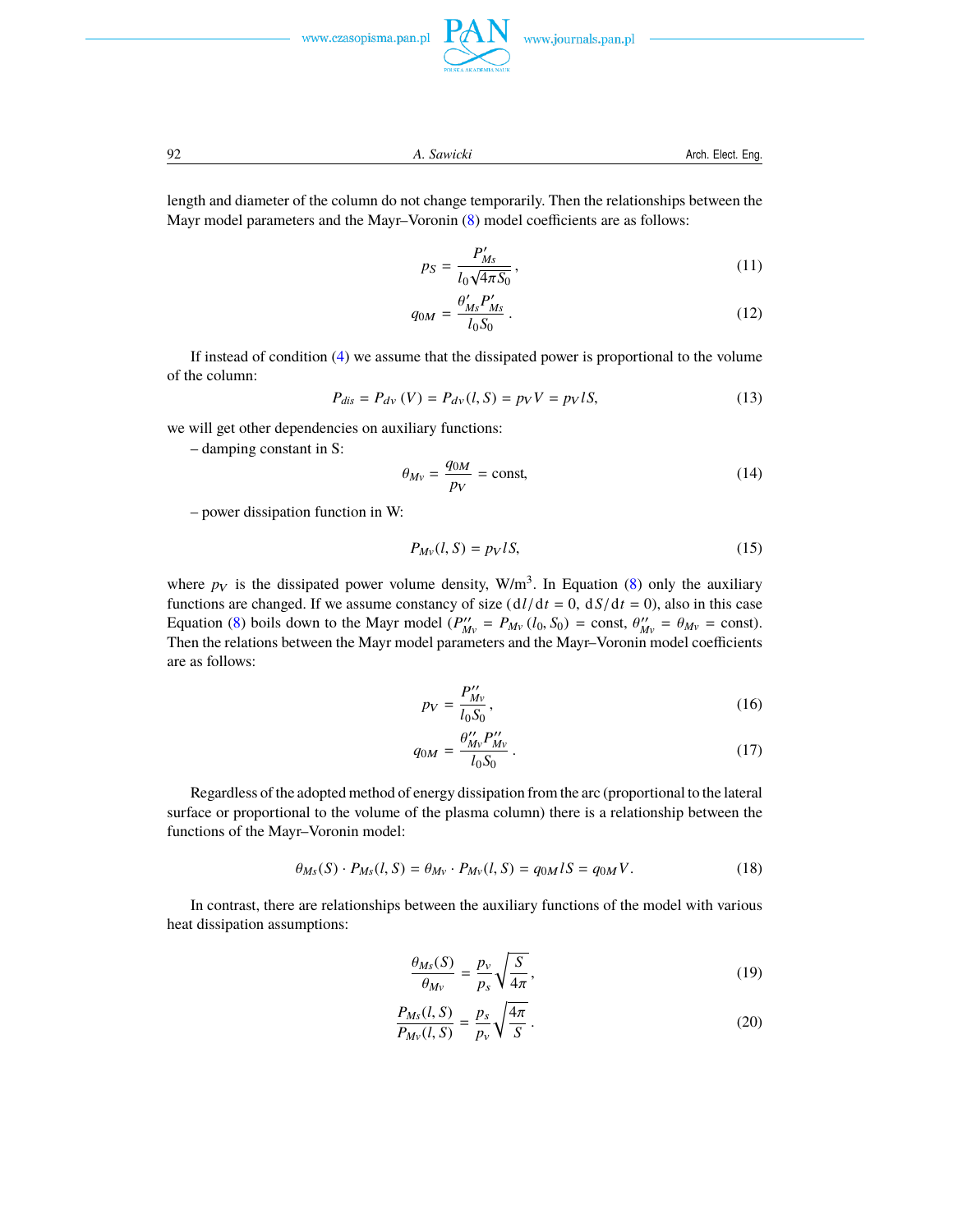

Hence the inverse proportionality between the auxiliary functions of these models, equivalent to the relationship [\(18\)](#page-3-0):

$$
\frac{\theta_{Ms}(S)}{\theta_{Mv}} = \frac{P_{Mv}(l, S)}{P_{Ms}(l, S)}.
$$
\n(21)

 $\theta_{Mv}$   $P_{Ms}(l, S)$ Integral forms of mathematical models are used in modeling arcs of selected electrotechnological devices (e.g. gliding-arc plasma generators). In the general case, the equivalent integer form of the equation in relation to the equation of model  $(8)$  is as follows:

$$
g = g_{0M} \exp\left\{ \int_{0}^{t} \left[ \frac{1}{\theta_{Ms}(S)} \left( \frac{u_{col}i}{P_{Ms}(I,S)} - 1 \right) - \frac{1}{l} \frac{dl}{dt} \left( 1 + \ln \frac{gl}{\sigma_{0M}S} \right) + \frac{1}{S} \frac{dS}{dt} \left( 1 - \ln \frac{gl}{\sigma_{0M}S} \right) \right] d\tau \right\}.
$$
 (22)

## **3. A modified Mayr–Voronin arc column model with variable geometric dimensions and with additional energy dissipation**

A simplified equation for the arc column heat balance is introduced as the basis for the new model:

$$
\frac{\mathrm{d}Q}{\mathrm{d}t} = P_{el} - (P_{dis} + P_{dM}(i_{\theta})),\tag{23}
$$

where:  $P_{dM}$  is the additional thermal power dissipated from the arc column, W,  $i_{\theta}$  is the state current related to plasma temperature, A [\[14\]](#page-13-10). In order to simplify the analysis, further considerations omitted determinations related to heat dissipation methods. After assuming  $(2)$ –[\(5\)](#page-2-0), a modified form of Formula [\(8\)](#page-2-1) is obtained:

$$
\frac{1}{g}\frac{dg}{dt} = \frac{1}{\theta_M(S)} \left( \frac{u_{col}i}{P_M(l,S)} - 1 - \frac{P_{dM}(i_{\theta})}{P_M(l,S)} \right) -
$$

$$
- \frac{1}{l} \frac{dl}{dt} \left( 1 + \ln \frac{gl}{\sigma_{0M}S} \right) + \frac{1}{S} \frac{dS}{dt} \left( 1 - \ln \frac{gl}{\sigma_{0M}S} \right). \tag{24}
$$

Let's consider the steady state ( $i_{\theta} = I = \text{const}$ ) arc with assumptions ( $\frac{dg}{dt} = 0$ ,  $\frac{dI}{dt} = 0$ ,  $dS/dt = 0$ ). Then we will get the dependence:

<span id="page-4-0"></span>
$$
U_{col}I = P_M(l, S) + P_{dM}(I),
$$
\n(25)

where  $U_{col}$  is the voltage on the arc column. If we assume that the additional dissipated power is determined by the formula:

$$
P_{dM}(I) = U_{dM}(I) \cdot I,\tag{26}
$$

with voltage–current static characteristics  $U_{dM}(I)$ , we will get a generalized dependence on static characteristics in the form:

$$
U(l, S, I) = \frac{P_M(l, S) + P_{dM}(I)}{I} = \frac{P_M(l, S)}{I} + U_{dM}(I). \tag{27}
$$

If approximation of additional voltage drop was used with a polynomial:

$$
U_{dM}(I) = a_{M1}I + a_{M2}I^2,
$$
\n(28)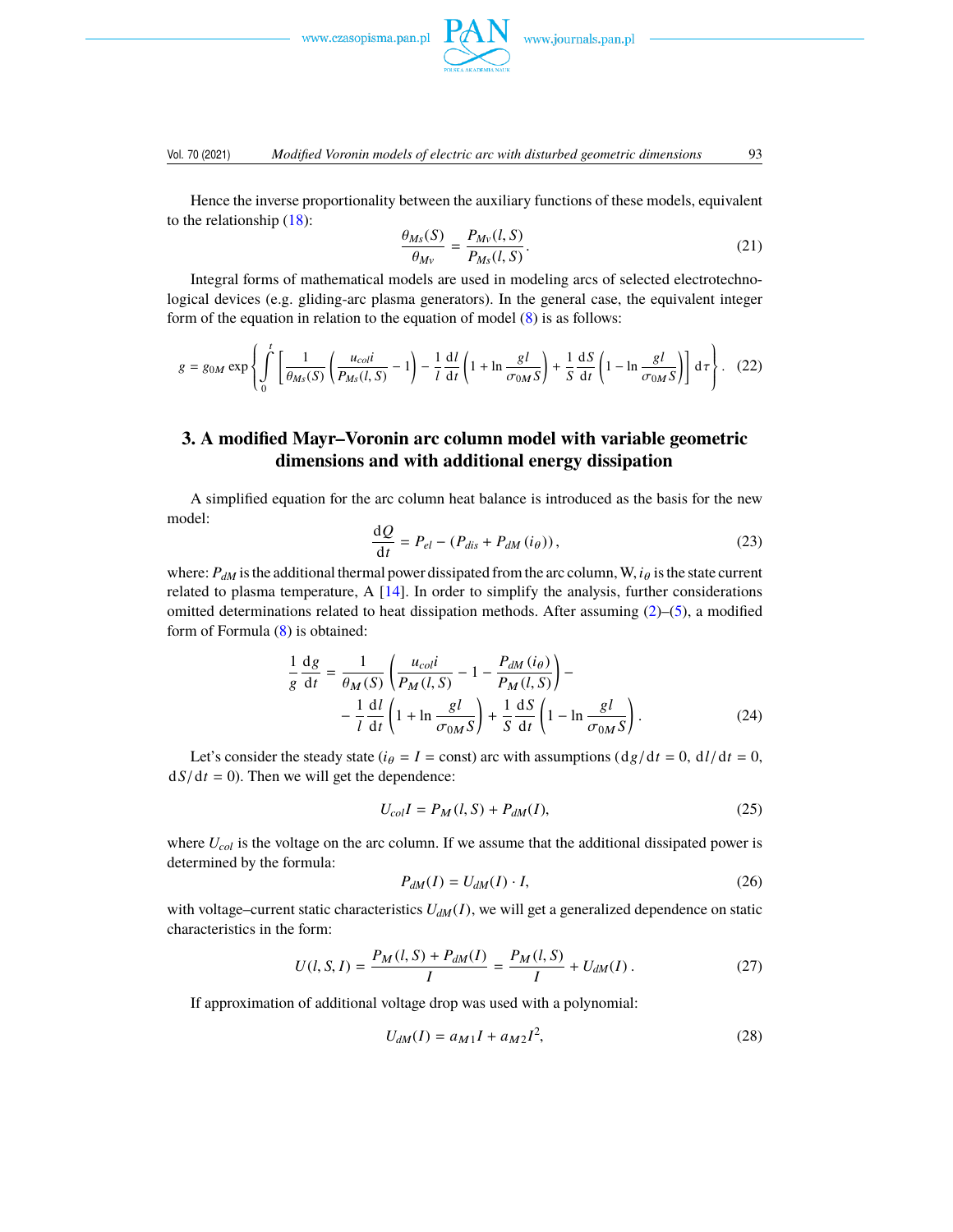

| - 94 | A. Sawicki | Arch. Elect. Eng. |
|------|------------|-------------------|
|      |            |                   |

(where constant coefficients are expressed in units:  $a_{M_1}$  in  $\Omega$ ,  $a_{M_2}$  in VA<sup>-2</sup>), then the characteristics of additional dissipated power will be described by the dependence

<span id="page-5-1"></span><span id="page-5-0"></span>
$$
P_{dM}(I) = I\left(a_{M1}I + a_{M2}I^2\right).
$$
 (29)

After substituting [\(29\)](#page-5-0) to [\(24\)](#page-4-0), the final form of the new Mayr–Voronin model with additional energy dissipation is as follows:

$$
\frac{1}{g}\frac{dg}{dt} = \frac{1}{\theta_M(S)} \left( \frac{u_{col}i}{P_M(l,S)} - 1 - \frac{U_{dM}(i_{\theta})i_{\theta}}{P_M(l,S)} \right) - \frac{1}{l}\frac{dl}{dt} \left( 1 + \ln \frac{gl}{\sigma_{OM}S} \right) + \frac{1}{S}\frac{dS}{dt} \left( 1 - \ln \frac{gl}{\sigma_{OM}S} \right).
$$
\n(30)

Due to the assumption adopted, [\(5\)](#page-2-0), this model approximates well the characteristics of low-current arcs. In this case, the equivalent integer to model [\(30\)](#page-5-1) will be as follows:

$$
g = g_{0M} \exp\left\{\int_{0}^{t} \left[ \frac{1}{\theta_{M}(S)} \left( \frac{u_{col}i}{P_{M}(l,S)} - 1 - \frac{U_{M}(i_{\theta}) i_{\theta}}{P_{M}(l,S)} \right) + \frac{1}{\theta} \frac{dS}{dt} \left( 1 - \ln \frac{gl}{\sigma_{0M}S} \right) \right] d\tau \right\}.
$$
 (31)

# **4. A modified Cassie–Voronin arc column model with variable geometric dimensions**

In order to create this model, simplifying assumptions should be made, as in the Voronin model [\[10\]](#page-13-6). Here, as the basis of the model, a simplified equation of the energy balance of the arc column [\(1\)](#page-1-0) is introduced, followed by the following conditions marked as  $(2)$ – $(4)$ . Dependence of arc conductance on plasma enthalpy  $g = F(Q)$  is now in line with the assumption of the Cassie model [\[11\]](#page-13-7):

<span id="page-5-2"></span>
$$
\sigma = \sigma_{0C} \cdot \frac{q_V}{q_{0C}},\tag{32}
$$

where  $\sigma_{0C}$  and  $q_{0C}$  are the approximation coefficients of the plasma conductivity function. Equation of dynamic arc model with changing geometric sizes  $S(t)$  and  $l(t)$  has the form:

$$
\frac{1}{g}\frac{dg}{dt} = \frac{\sigma_{0C}}{q_{0C}gl^2} \left( u_{col}i - P_{dis}(l, S) \right) - \frac{2}{l}\frac{dl}{dt} \,. \tag{33}
$$

After taking into account Formula [\(4\)](#page-2-2) and transformations, it follows that:

<span id="page-5-4"></span>
$$
\frac{1}{g}\frac{dg}{dt} = \frac{\sigma_{0C}p_S\sqrt{4\pi S}}{q_{0C}gl} \left(\frac{u_{col}i}{p_S l \sqrt{4\pi S}} - 1\right) - \frac{2}{l}\frac{dl}{dt},\tag{34}
$$

where  $P_{dis} = P_{ds}(l, S) = p_S l$ <br>Voronin model is as follows: √ <sup>4</sup>π*S*. After transformations, the final form of the new Cassie– Voronin model is as follows:

<span id="page-5-3"></span>
$$
\frac{1}{g}\frac{dg}{dt} = \frac{1}{\theta_{Cs}(S)} \left( \frac{u_{col}^2}{U_{Cs}^2(l,S)} - 1 \right) - \frac{2}{l} \frac{dl}{dt},\tag{35}
$$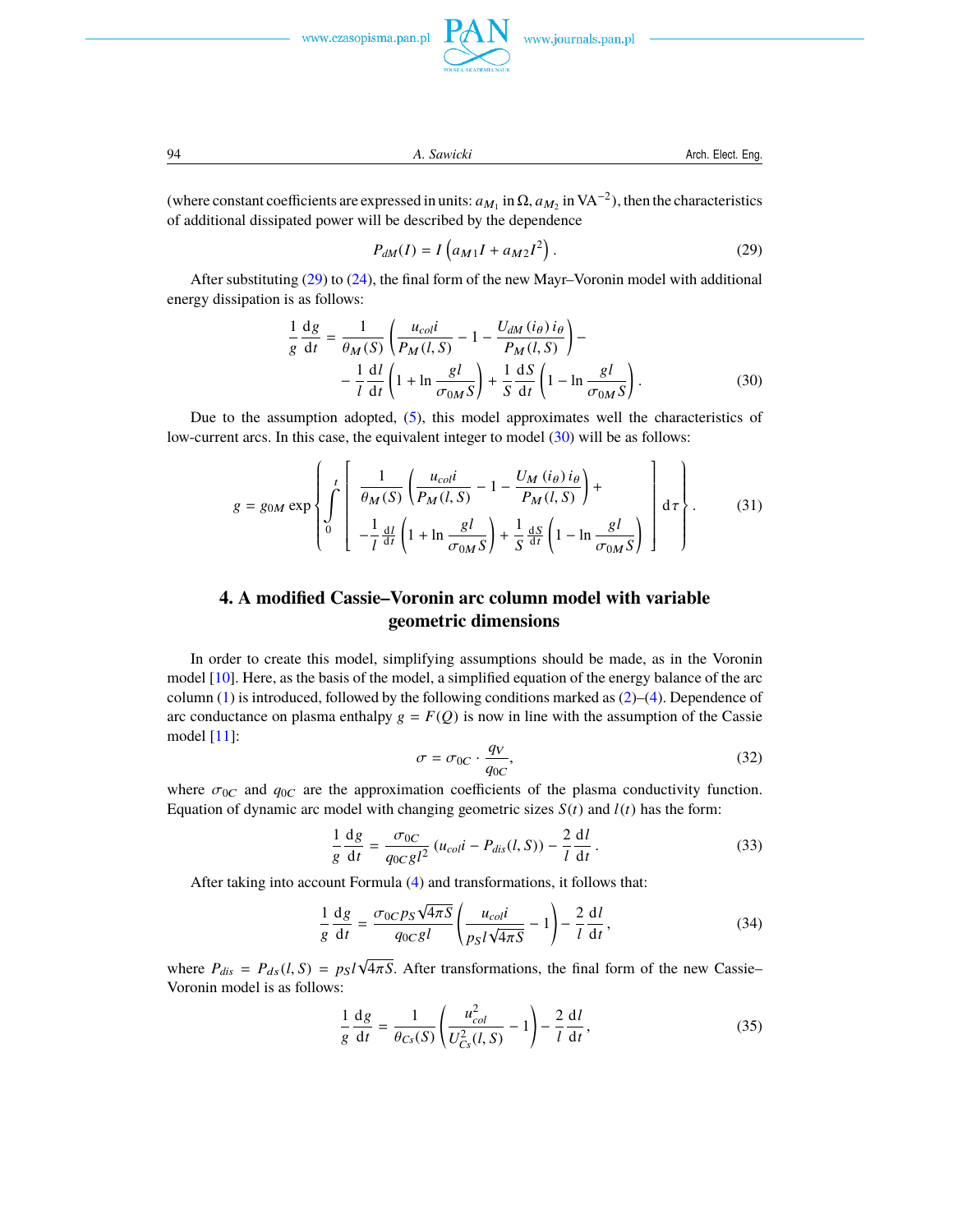

where on the basis of  $(32)$  the relationship can be used as:

$$
g = \frac{\sigma_{0C}}{q_{0C}} \frac{q_V S}{l},\tag{36}
$$

and yields:

– damping function in s:

<span id="page-6-0"></span>
$$
\theta_{Cs}(S) = \frac{q_{0CS}l}{\sigma_{0CPS}\sqrt{4\pi S}} = \frac{q_V}{p_S}\sqrt{\frac{S}{4\pi}},\tag{37}
$$

– voltage function on the arc column in  $V^2$ :

<span id="page-6-3"></span>
$$
U_{Cs}^2(l, S) = \frac{p_S l \sqrt{4\pi S}}{g} = \frac{q_{0} c p_S}{\sigma_{0} c q_V} \sqrt{\frac{4\pi}{S}} l^2 = \frac{q_{0} c p_S}{\sigma_{0} c q_V} \frac{l^2}{\theta_{Cs}(S)} = E_{Cs}^2(S) \cdot l^2,
$$
(38)

where  $E_{Cs}$  is the electric field strength in the arc column,  $V/m$ . Due to the adopted assumption [\(32\)](#page-5-2), this model well approximates the characteristics of high current arcs. This model is very similar to the Kulakov model [\[10\]](#page-13-6).

In special cases, the stability of the geometric parameter  $\frac{dl}{dt} = 0$ ) Equation [\(35\)](#page-5-3) can be reduced to the Cassie model  $(U'_{Cs} = U_{Cs}^2 (l_0, S_0) = \text{const}, \theta'_{Cs} = \theta_{Cs} (S_0) = \text{const}.$  Then the relationships between the Cassie model parameters and the Cassie–Voronin model coefficients are as follows:

$$
\frac{p_S}{q_V} = \frac{1}{\theta'_{Cs}} \sqrt{\frac{S_0}{4\pi}},\tag{39}
$$

$$
\frac{q_{0C}}{\sigma_{0C}} = U_{Cs}^{'2} \frac{q_V}{p_s} \sqrt{\frac{S}{4\pi}} \frac{1}{l_0^2} = U_{Cs}^{'2} \theta_{Cs}' \frac{1}{l_0^2} = E_{Cs}^{'2},\tag{40}
$$

where  $E'_{Cs}$  is the electric field strength in the arc column,  $V/m$ .

If instead of condition  $(4)$  we accept condition  $(13)$  that the dissipated power is proportional to the volume of the column  $P_{dis} = P_{dv}(V) = P_{dv}(l, S) = p_V lS$ , instead of [\(37\)](#page-6-0) we get the *S* damping function:

<span id="page-6-1"></span>
$$
\theta_{C\nu} = \frac{q_{0C}gl}{\sigma_{0C}p_{V}S} = \frac{q_V}{p_V} = \text{const.}
$$
\n(41)

 $\sigma_{0CPV}S$  *p<sub>V</sub>*  $\rho_{V}$ <br>However, the auxiliary function of voltage on the arc column takes the form:

<span id="page-6-2"></span>
$$
U_{C\nu}^2(l) = \frac{P_{dv}(l, S)}{g} = \frac{p_V l S}{g} = \frac{q_{0C}}{\sigma_{0C}} \frac{p_V}{q_V} l^2 = \frac{q_{0C}}{\sigma_{0C}} \frac{l^2}{\theta_{C\nu}} = E_{C\nu}^2 l^2,
$$
(42)

where  $E_{Cv}$  is the electric field strength in the arc column, V/m.

After adopting condition [\(13\)](#page-3-1) (instead of condition [\(4\)](#page-2-2)) in Equation [\(35\)](#page-5-3), the functions <sup>θ</sup>*Cs* and  $U_{Cs}$  should be replaced by the functions  $\theta_{Cy}$  and  $U_{Cy}$ . If we assume parameter stability  $\frac{d\ell}{dt} = 0$ ,  $\frac{dS}{dt} = 0$ , then also in this case Equation [\(35\)](#page-5-3) boils down to the Cassie model with parameters  $(U''_{C_v} = U^2_{C_v}(l_0) = \text{const}, \theta''_{C_v} = \theta_{C_v} = \text{const})$ . Then the relations between the Cassie model parameters and the Cassie–Voronin model coefficients are as follows:

$$
\frac{q_V}{p_V} = \theta_{C_v}^{\prime\prime},\tag{43}
$$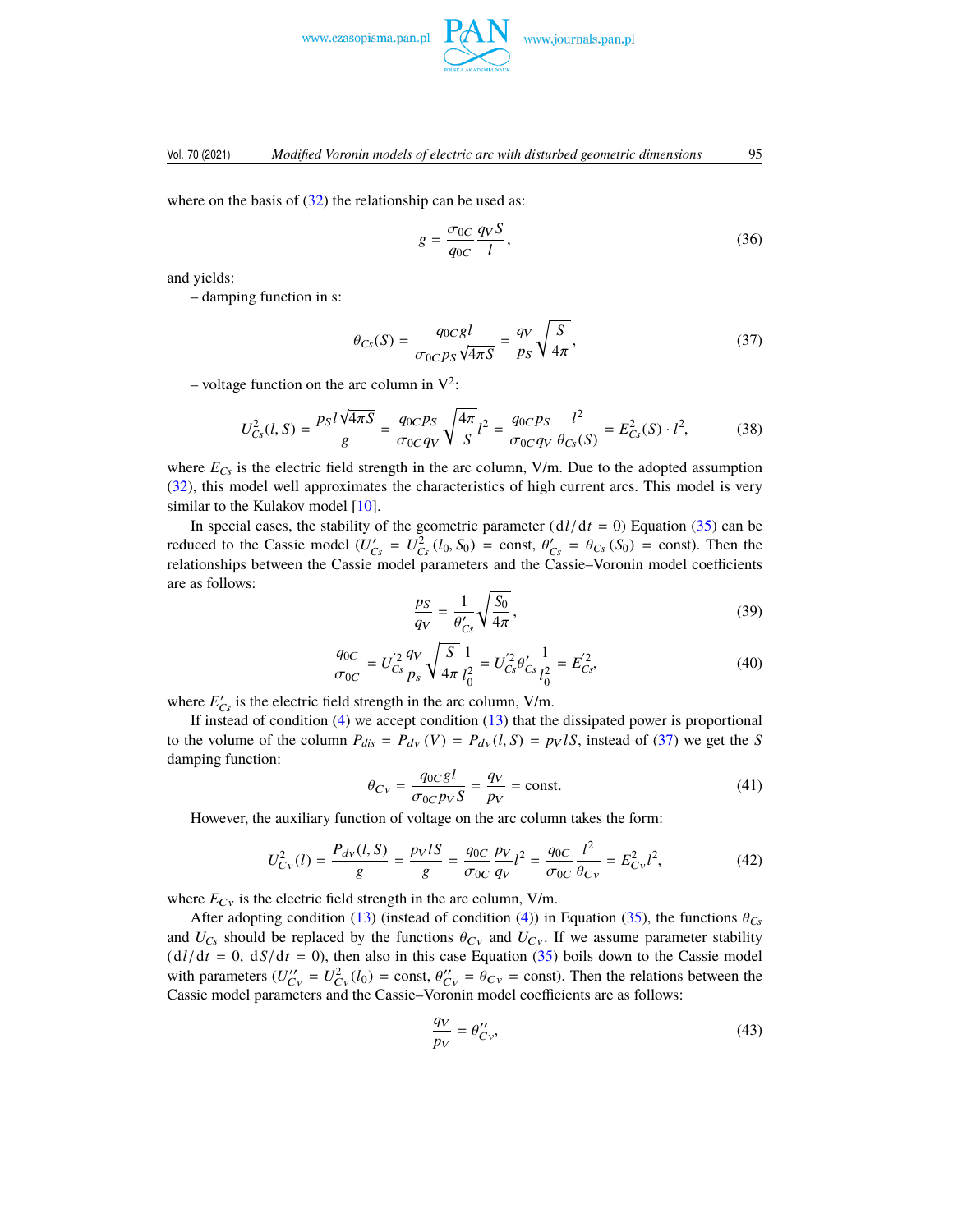



96 **A.** Sawicki **A.** Sawicki **A.** Sawicki **A.** Sawicki **Arch. Elect. Eng.** 

$$
\frac{q_{0C}}{\sigma_{0C}} = \frac{U_{Cv}^{''2}}{l_0^2} \frac{q_V}{p_V} = \frac{U_{Cv}^{''2} \theta_{cv}^{''2}}{l_0^2} = E_{Cv}^{''2} \theta_{cv}''',
$$
\n(44)

where  $E_{Cv}^{\prime}$  is the electric field strength in the arc column, V/m.

Regardless of the adopted method of energy dissipation from the arc (proportional to the lateral surface or proportional to the volume of the cylindrical plasma column) there is a relationship between the auxiliary functions of the Cassie–Voronin model:

<span id="page-7-0"></span>
$$
\theta_{Cs}(S) \cdot U_{Cs}^2(l, S) = \theta_{Cv} \cdot U_{Cv}^2(l) = \frac{q_{0C}}{\sigma_{0C}} l^2.
$$
 (45)

In contrast, there are relationships between the auxiliary functions of models with different assumptions about heat dissipation:

$$
\frac{\theta_{Cs}(S)}{\theta_{Cv}} = \frac{p_v}{p_s} \sqrt{\frac{S}{4\pi}},\tag{46}
$$

$$
\frac{U_{Cs}^2(l, S)}{U_{C_v}^2(l)} = \frac{p_s}{p_v} \sqrt{\frac{4\pi}{S}}.
$$
\n(47)

Hence the inverse proportionality between the auxiliary functions of these models equivalent to relationship [\(45\)](#page-7-0):

$$
\frac{\theta_{Cs}(S)}{\theta_{Cv}} = \frac{U_{Cv}^2(l)}{U_{Cs}^2(l,S)}.
$$
\n(48)

In the general case, the equivalent overall form, [\(35\)](#page-5-3), of the model will be as follows:

$$
g = g_{0M} \exp\left\{ \int\limits_0^t \left[ \frac{1}{\theta_C(S)} \left( \frac{u_{col}^2}{U_C^2(I,S)} - 1 \right) - \frac{2}{l} \frac{dl}{dt} \right] d\tau \right\}.
$$
 (49)

## **5. A modified Cassie–Voronin arc column model with variable geometric dimensions and with additional energy dissipation**

A simplified equation for the arc column heat balance is introduced as the basis for the new model:

<span id="page-7-1"></span>
$$
\frac{\mathrm{d}Q}{\mathrm{d}t} = P_{el} - (P_{dis} + P_{dC}(i_{\theta})),\tag{50}
$$

where:  $P_{dC}$  is the additional thermal power dissipated from the arc column, W,  $i_{\theta}$  is the state current related to plasma temperature, A [\[14\]](#page-13-10). In order to simplify the analysis, further considerations omitted the markings associated with heat dissipation methods.

After taking into account assumptions [\(2\)](#page-2-3)–[\(4\)](#page-2-2) and [\(32\)](#page-5-2) and after transforming Formula [\(50\)](#page-7-1) we get:

<span id="page-7-2"></span>
$$
\frac{1}{g}\frac{dg}{dt} = \frac{1}{\theta_{Cs}(S)} \left( \frac{u_{col}^2}{U_{Cs}^2(l,S)} - 1 - \frac{P_{dC}(i_{\theta})}{P_{dis}(l,S)} \right) - \frac{2}{l} \frac{dl}{dt}.
$$
\n(51)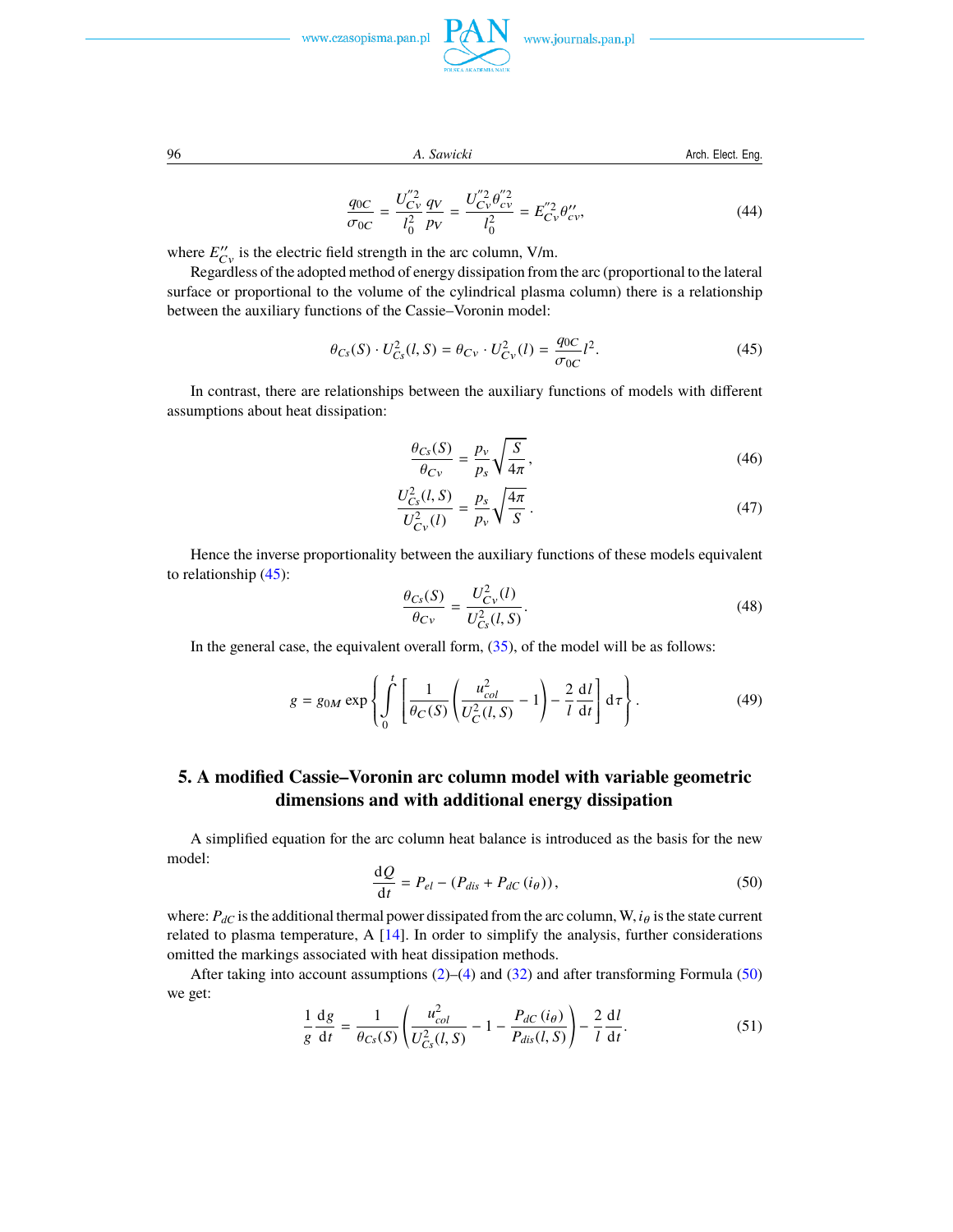

#### Vol. 70 (2021) *Modified Voronin models of electric arc with disturbed geometric dimensions* 97

Let us now consider the steady state  $(i_{\theta} = I = \text{const})$  arc with assumptions  $\frac{dg}{dt} = 0$ ,  $d*l*/dt = 0$ ). Then from [\(51\)](#page-7-2) we will obtain:

$$
U_{col}I = P_{dis}(l, S) + P_{dC}(I). \tag{52}
$$

The additional dissipated power is determined by the formula:

<span id="page-8-1"></span>
$$
P_{dC}(I) = \frac{I^2 - G^2 U_C^2(l, S)}{G},\tag{53}
$$

with static conductivity characteristics saved in a given form:

<span id="page-8-0"></span>
$$
G = \frac{I}{U_{col}} = \frac{I}{U_C(l, S) + U_{dC}(I)}.
$$
\n(54)

In this characteristic, the  $U_{col}$  component related to the  $P_{dC}$  power was separated from the  $U_{col}$ voltage. After substituting [\(54\)](#page-8-0) to [\(53\)](#page-8-1), we obtain the expression for additional dissipated power:

$$
P_{dC}(I) = \frac{2U_C(l, s) + U_{dC}(I)}{U_C(l, s) + U_{dC}(I)} U_{dC}(I)I.
$$
\n(55)

Here, the additional voltage drop can be approximated by a polynomial:

$$
U_{dC}(I) = a_{C1}I + a_{C2}I^2,
$$
\n(56)

where constant coefficients are expressed in units:  $a_{C_1}$  in  $\Omega$ ,  $a_{C_2}$  in VA<sup>-2</sup>. The modified form of the new Cassie–Voronin model is as follows:

<span id="page-8-2"></span>
$$
\frac{1}{g}\frac{dg}{dt} = \frac{1}{\theta_C(S)} \left( \frac{u_{col}^2}{U_C^2(l,S)} - 1 - \frac{U_{dC}(i_{\theta})i_{\theta}}{P_{dis}(l,S)} \cdot \frac{2U_C(l,S) + U_{dC}(i_{\theta})}{U_C(l,S) + U_{dC}(i_{\theta})} \right) - \frac{2}{l} \frac{dl}{dt},
$$
(57)

where  $i_{\theta}$  is the state current [\[14\]](#page-13-10). Due to the adopted assumption [\(32\)](#page-5-2), this model approximates well the characteristics of high current arcs. In this case, the equivalent overall form, [\(57\)](#page-8-2), of the mathematical model is as follows:

$$
g = g_{0C} \exp\left\{\int_{0}^{t} \left[ \frac{1}{\theta_{C}(S)} \left( \frac{u_{col}^{2}}{U_{C}^{2}(l,S)} - 1 - \frac{U_{dC}(i_{\theta}) i_{\theta}}{P_{dis}(l,S)} \cdot \frac{2U_{C}(l,s) + U_{dC}(i_{\theta})}{U_{C}(l,s) + U_{dC}(i_{\theta})} \right) - \frac{2}{l} \frac{dl}{dt} \right] d\tau \right\}.
$$
 (58)

### **6. Results of simulation tests of dynamic states in the circuit with models of an electric arc of disturbed geometric dimensions**

The cross-sectional area of the arc column depends on many factors: current, gas composition, gas pressure, gas temperature, column cooling intensity (gas flow, walls of the constructor or plasma generator nozzle, flux), etc. The literature  $[5-7]$  $[5-7]$  presents the findings of theoretical considerations and experimental studies of direct current arcs. Depending on the arc conditions, the current density varies from units to hundreds of amps per  $mm<sup>2</sup>$ . The radius of the arc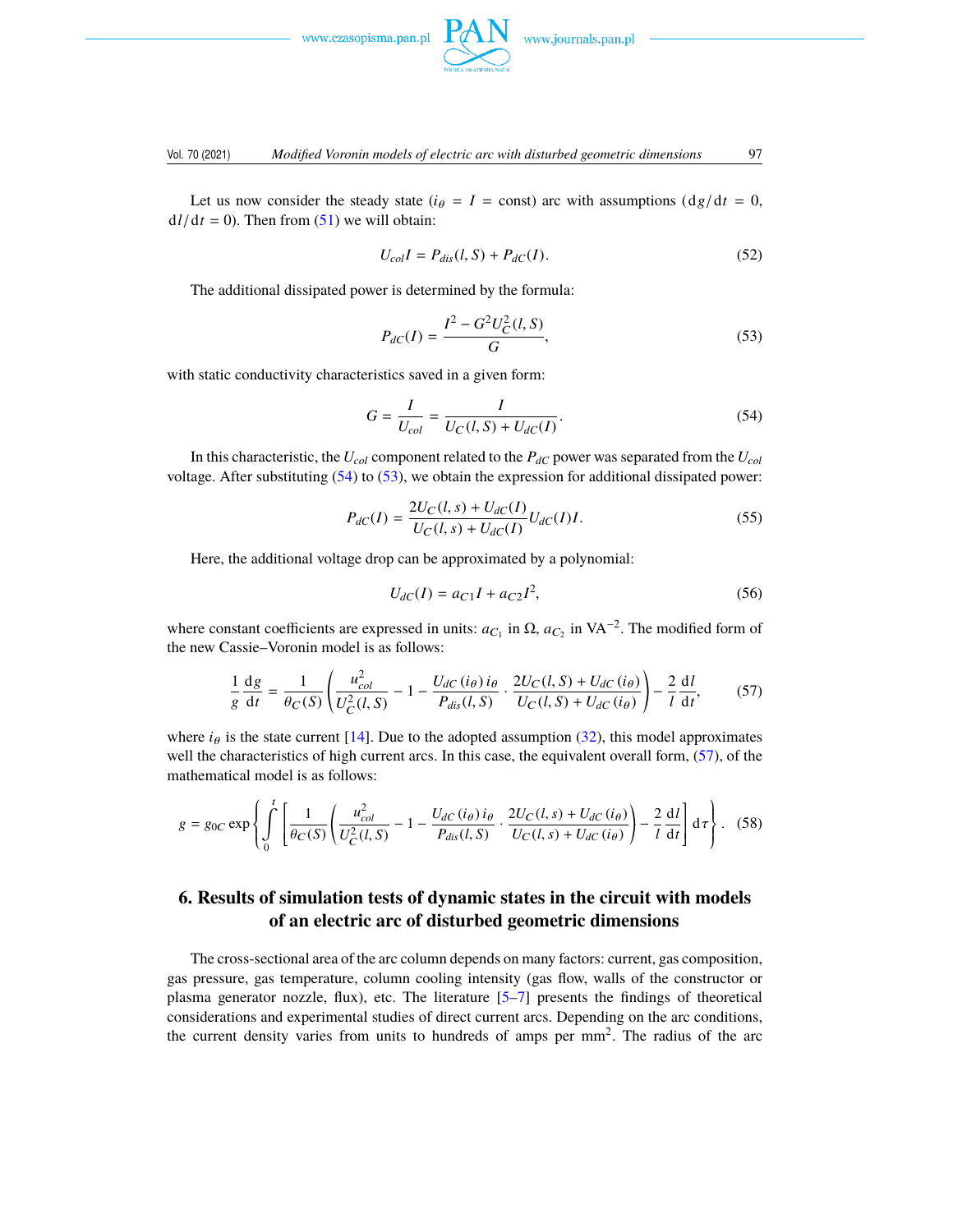www.czasopisma.pan.pl

www.journals.pan.pl



**98 A. Sawicki A. Sawicki Arch. Elect. Eng.** 

is primarily a function of current  $r_c = f(T^{2/3})$ . This function is very close to the empirical formula  $[6]$ :

<span id="page-9-0"></span>
$$
r_c \cong kI^n, \text{ cm}, \tag{59}
$$

(where:  $n = 0.6 \div 0.7$ ) obtained in the case of an arc longitudinally washed by a gas stream. If the arc is in the air, then  $k = 0.135$  cm·A<sup>-n</sup>.<br>In the case of an AC arc, the formulas

In the case of an AC arc, the formulas presented in the literature usually do not take into account the physical processes that occur when the current passes through zero. It has been experimentally shown [\[19\]](#page-13-17) that a decrease in the initially high current is accompanied by a mild decrease in the damping function  $\theta \propto i$ . For the specific construction of an electrode system and an arc burning in a nitrogen atmosphere, the minimum was reached at the point  $(I = 20 A,$  $\theta = 10 \cdot 10^{-6}$  s). Further reduction of the current to zero was accompanied by a rapid and significant increase in the value of the damping function  $\theta \propto 1/i$ significant increase in the value of the damping function  $\theta \propto 1/i$ .

In the cases of auxiliary functions  $(9)$  and  $(37)$ , as the current decreases to zero, the column diameter also decreases to zero, and then the damping functions also decrease instead of increasing. The simulation effect of such a model results in excessively high arc ignition voltage and thus in instability of the programs. In contrast, versions of models with the value of dissipated power proportional to the volume of the arc column (Formulas  $(14)$  and  $(41)$ ) maintain a constant value of the damping function, which only partially meets the conditions roughly approximating data from physical experiments. Therefore, it is proposed to approximate the column radius by means of the dependence:

$$
r_{col} = r_0 \varepsilon_{ri}(i) + r_c(i) \cdot (1 - \varepsilon_{ri}(i)),\tag{60}
$$

where the weight function can have the form:

<span id="page-9-1"></span>
$$
\varepsilon_{ri}(i) = \exp\left(\ln\left(k_r\right)\frac{i^2}{I_{r_0}^2}\right),\tag{61}
$$

where:  $r_0$  is the tasks fixed radius value  $(r_0 > r_c(I_{r_0}))$ ,  $k_r$  is the coefficient of participation of individual components  $r_0$  and  $r_0$  as a function of radius at the point with the abscissa I of individual components  $r_0$  and  $r_c$  as a function of radius at the point with the abscissa  $I_{r_0}$ ,  $(0 < k_r < 1)$ ,  $I_{r_0}$  is the current value corresponding to the minimum value of the damping function determined experimentally  $\approx 20$  A [10]. The use of these dependencies avoids problems with determined experimentally, e.g. 20 A [\[19\]](#page-13-17). The use of these dependencies avoids problems with denominators zeroing in expressions on mathematical models of arcs and instability of simulation programs.

The approximation possibilities of the proposed modified mathematical models of the electric arc were examined in a simulation manner. To this end, macromodels of the arc were created in equivalent differential and integral versions. The calculations took into account the set sum of electrode voltage drops  $U_{AC}$  = 18 V. A current source generating a 50 Hz sine wave was used as forcing in the arc circuit. In the cases of the modified Mayr–Voronin model (without *PdM* and with  $P_{dM}$ ) a current of 10 A amplitude was used, and in the cases of the modified Cassie–Voronin model (without *P*<sub>*dC*</sub> and with *P*<sub>*dC*</sub>) a current of 200 A was used. In contrast to static characteristics, to present dynamic characteristics, currents with variable flow direction are most often used. If in the formulas for mathematical models of the arc we use alternating current (and not the state current  $i_{\theta}$  [\[14\]](#page-13-10)), then its properties should be taken into account in the functions determining the additional dissipated power  $(U_{dM}(i|)|i|, U_{dC}(i|)|i|)$ .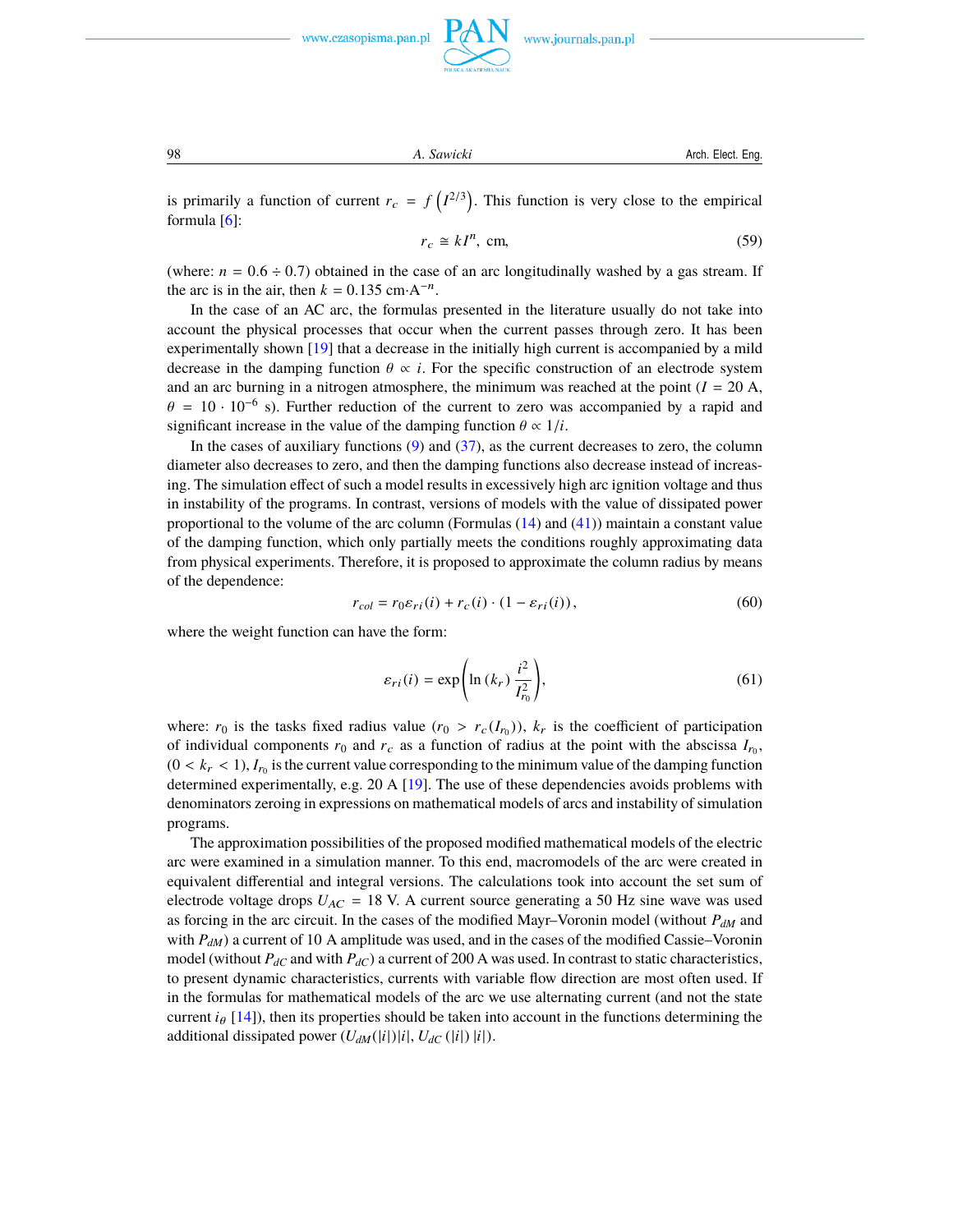



Figure [1](#page-10-0) shows the dynamic characteristics of the Mayr–Voronin arc model with dissipation power proportional to the side surface of the column. The change in the length of the column followed a given relationship  $l(t) = 10^{-2} \cdot (1.4 + t - \exp(-(t/0.5)^{40}))$ . So, during a linear<br>increase in the length of the column after 0.5 s there was a quasi jumn increase. The total increase in the length of the column after 0.5 s there was a quasi-jump increase. The total stretching time reached 0.8 s. The column cross-sectional area was a function of current according to Formulas [\(59\)](#page-9-0)–[\(61\)](#page-9-1). The coefficient values were as follows:  $n = 0.6$ ,  $k = 0.135$  cm·A<sup>-n</sup>,<br> $r_0 = 4 \cdot 10^{-3}$  m  $k = 0.9$ ,  $l = 8$  A  $r_0 = 4 \cdot 10^{-3}$  m,  $k_r = 0.9$ ,  $I_{r_0} = 8$  A.

<span id="page-10-0"></span>

Fig. 1. Dynamic characteristics of the extended arc described by the Mayr–Voronin model  $(p_S = 2.5 \cdot 10^6 \text{ W/m}^2, q_{0M} = 0.5 \cdot 10^6 \text{ J/m}^3, \sigma_{0M} = 800 \text{ S/m}$ : a) without additional<br>discipated power in the high current range. Formulas (8) (10): b) with additional discipated dissipated power in the high-current range, Formulas [\(8\)](#page-2-1)–[\(10\)](#page-2-5); b) with additional dissipated power in the high-current range, Formulas [\(9\)](#page-2-4), [\(10\)](#page-2-5), [\(30\)](#page-5-1)  $(a<sub>M1</sub> = 0.1 Ω, a<sub>M2</sub> = 2 VA<sup>-2</sup>)$ 

Figure [2](#page-11-0) shows the dynamic characteristics of the Mayr–Voronin arc model with dissipation power proportional to the column volume. Changes in the column length were carried out according to the same dependence as in Figure [1.](#page-10-0) As a result of simulation of processes in the electric circuit with the Mayr–Voronin mathematical model, different shapes of the dynamic voltage-current characteristics of the arc were obtained. They demonstrate great approximation potential for low-current arcs, stretched without and with increased dissipated power. In the cases of long arcs, no influence of assumptions about the method of heat dissipation from the column on the formation of clear differences in the model selection options was found.

Figure [3](#page-11-1) shows the dynamic characteristics of the Cassie–Voronin arc model with dissipation power proportional to the side surface of the column. The column length was changed according to a similar relationship  $l(t) = 10^{-3} \cdot (6 + 20t - 10 \exp(-(t/0.5)^{40}))$ . The column cross-sectional area was a function of current according to Formulas (50) (61). The coefficient values were as area was a function of current according to Formulas  $(59)$ – $(61)$ . The coefficient values were as follows:  $n = 0.6$ ,  $k = 0.135$  cm·A<sup>-n</sup>,  $r_0 = 6 \cdot 10^{-2}$  m,  $k_r = 0.1$ ,  $I_{r0} = 15$  A.<br>Figure 4 shows the dynamic characteristics of the Cassie. Voronin arc m

Figure 4 shows the dynamic characteristics of the Cassie–Voronin arc model with dissipation power proportional to the column volume. The change in column length was the same as in the previous case. Only in the case of Figure  $4(a)$ , the auxiliary functions,  $(41)$  and  $(42)$  of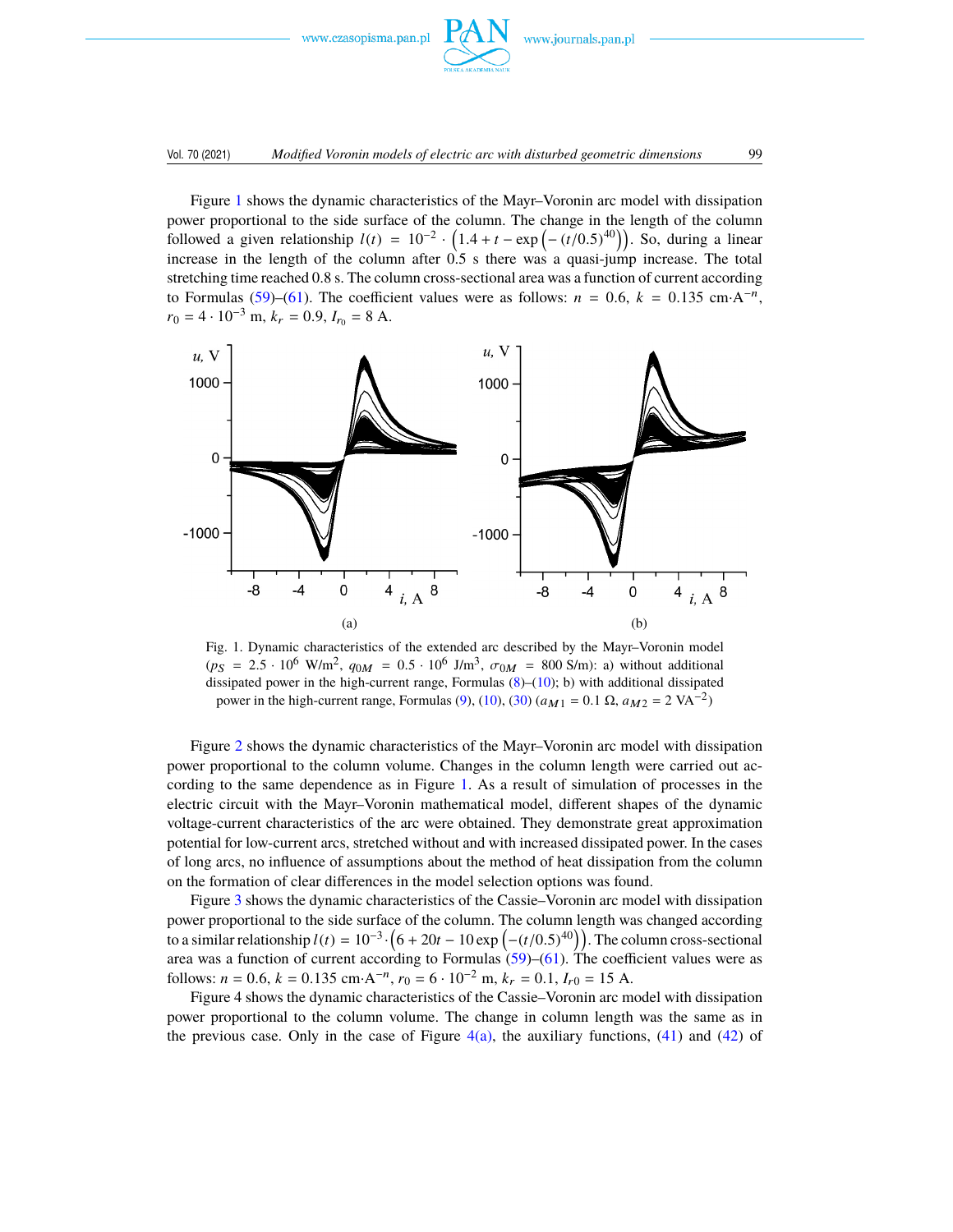

100 A. Sawicki **A. Sawicki** Arch. Elect. Eng.

<span id="page-11-0"></span>

Equation [\(34\)](#page-5-4), do not depend on the cross-sectional area of column *S*. As a result of simulations of processes in the electric circuit with the Cassie–Voronin mathematical model, various shapes

Fig. 2. Dynamic characteristics of the extended arc described by the Mayr–Voronin model  $(p_V = 1 \cdot 10^9 \text{ W/m}^3, q_{0M} = 0.5 \cdot 10^6 \text{ J/m}^3, \sigma_{0M} = 800 \text{ S/m}$ : a) without additional dissipated<br>power in the bigh current range. Formulas (8), (14) and (15): b) with additional dissipated power in the high-current range, Formulas [\(8\)](#page-2-1), [\(14\)](#page-3-2) and [\(15\)](#page-3-3); b) with additional dissipated power in the high-current range, Formulas [\(30\)](#page-5-1), [\(14\)](#page-3-2) and [\(15\)](#page-3-3) ( $a_{M1} = 0.1$  Ω,  $a_{M2} = 1$  VA<sup>-2</sup>)

<span id="page-11-1"></span>

Fig. 3. Dynamic characteristics of the expanded arc described by the Cassie–Voronin model  $(p_S = 1 \cdot 10^6 \text{ W/m}^2, q_{0C} = 2 \cdot 10^5 \text{ J/m}^3, \sigma_{0C} = 800 \text{ S/m}, q_V = 1.7 \cdot 10^4 \text{ J/m}^3$ :<br>a) without additional dissinated power in the high current range. Formulas (35) (37) and a) without additional dissipated power in the high-current range, Formulas [\(35\)](#page-5-3), [\(37\)](#page-6-0) and  $(38)$ ; b) with additional dissipated power in the high-current range, Formulas  $(57)$ ,  $(37)$ and [\(38\)](#page-6-3)  $(a_{C_1} = 1 \cdot 10^{-3} \Omega, a_{C_2} = 1 \cdot 10^{-3} \text{ VA}^{-2})$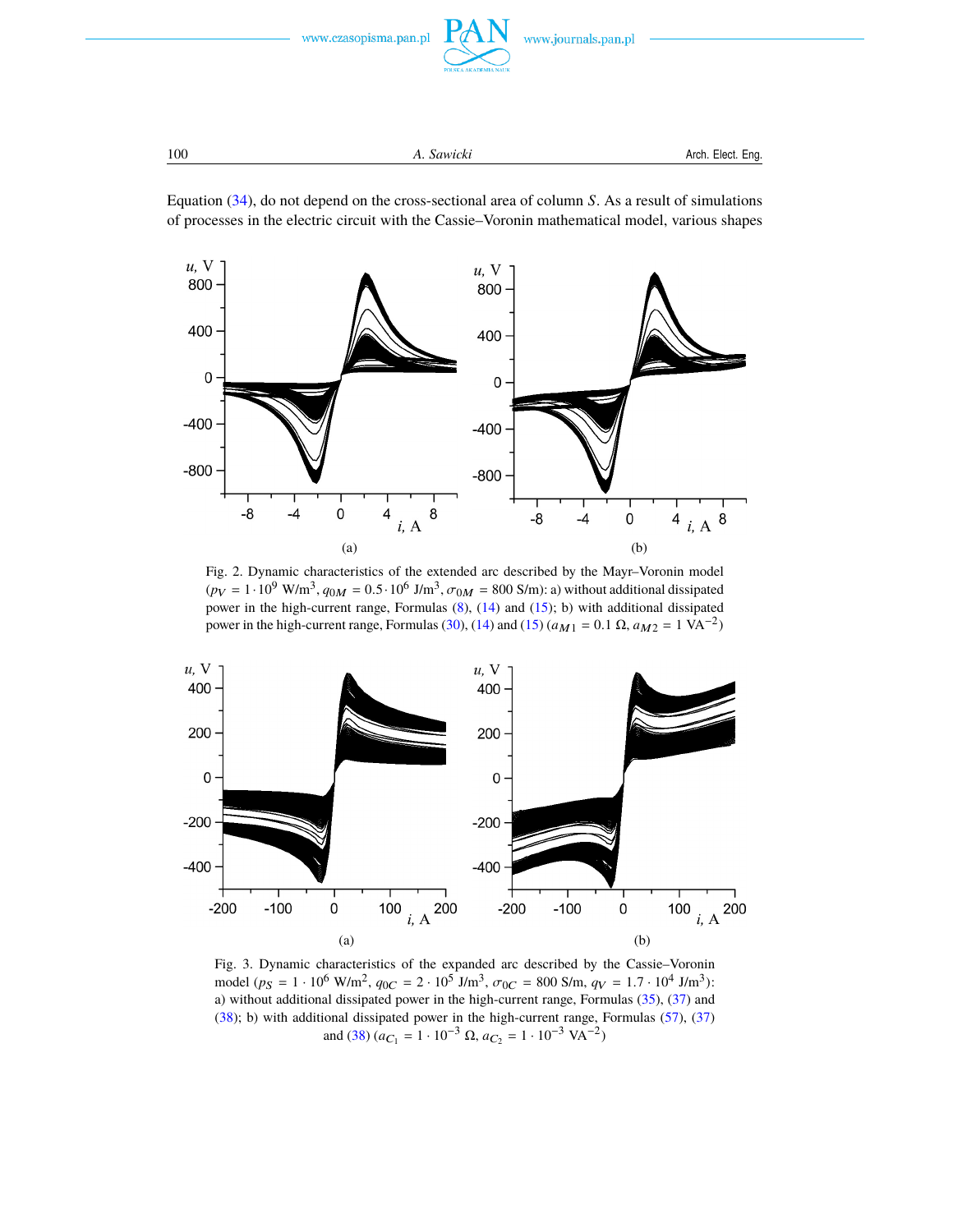

of dynamic voltage-current characteristics of the arc were obtained. They indicate to some approximation possibilities of high-current arc models stretched without and with increased dissipated power ere, too, in the cases of long arcs, there was no impact of assumptions about the method of heat dissipation from the column on the formation of clear differences in the model selection options.

<span id="page-12-0"></span>

Fig. 4. Dynamic characteristics of the extended arc described by the Mayr–Voronin model  $(p_V = 50 \cdot 10^6 \text{ W/m}^3, q_{0C} = 16 \cdot 10^6 \text{ J/m}^3, \sigma_{0C} = 800 \text{ S/m}, q_V = 1 \cdot 10^4 \text{ J/m}^3$ :<br>a) without additional discipated power in the bigh current range. Formulas (35) (41) and a) without additional dissipated power in the high-current range, Formulas [\(35\)](#page-5-3), [\(41\)](#page-6-1) and  $(42)$ ; b) with additional dissipated power in the high-current range, Formulas  $(57)$ ,  $(14)$ and [\(42\)](#page-6-2)  $(a_{C1} = 1 \cdot 10^{-4} \Omega, a_{C2} = 2 \cdot 10^{-4} \text{ VA}^{-2})$ 

#### **7. Conclusion**

The article specifies the assumptions of the Voronin model by considering two variants of heat dissipation from the plasma column (proportional to the lateral surface area, proportional to volume). In addition, these models were modified so that it was possible to take into account additional heat dissipation from the column in the high-current range.

Separation of the Voronin model into two cases of changes in conductivity relative to enthalpy (approximation by exponential function, approximation by linear function) enabled the development of mathematical models of expanded arc meeting the correct assumptions of low-current and high-current arcs.

Repeatedly simulated processes by the author in circuits with macromodels of an electric arc stretched at different speeds have shown the possibility of selecting model parameters to ensure the needful shapes of dynamic voltage and current characteristics.

In the presented mathematical models of the extended electric arc, the plasma column was treated as an element of the electric circuit with concentrated parameters. These models were